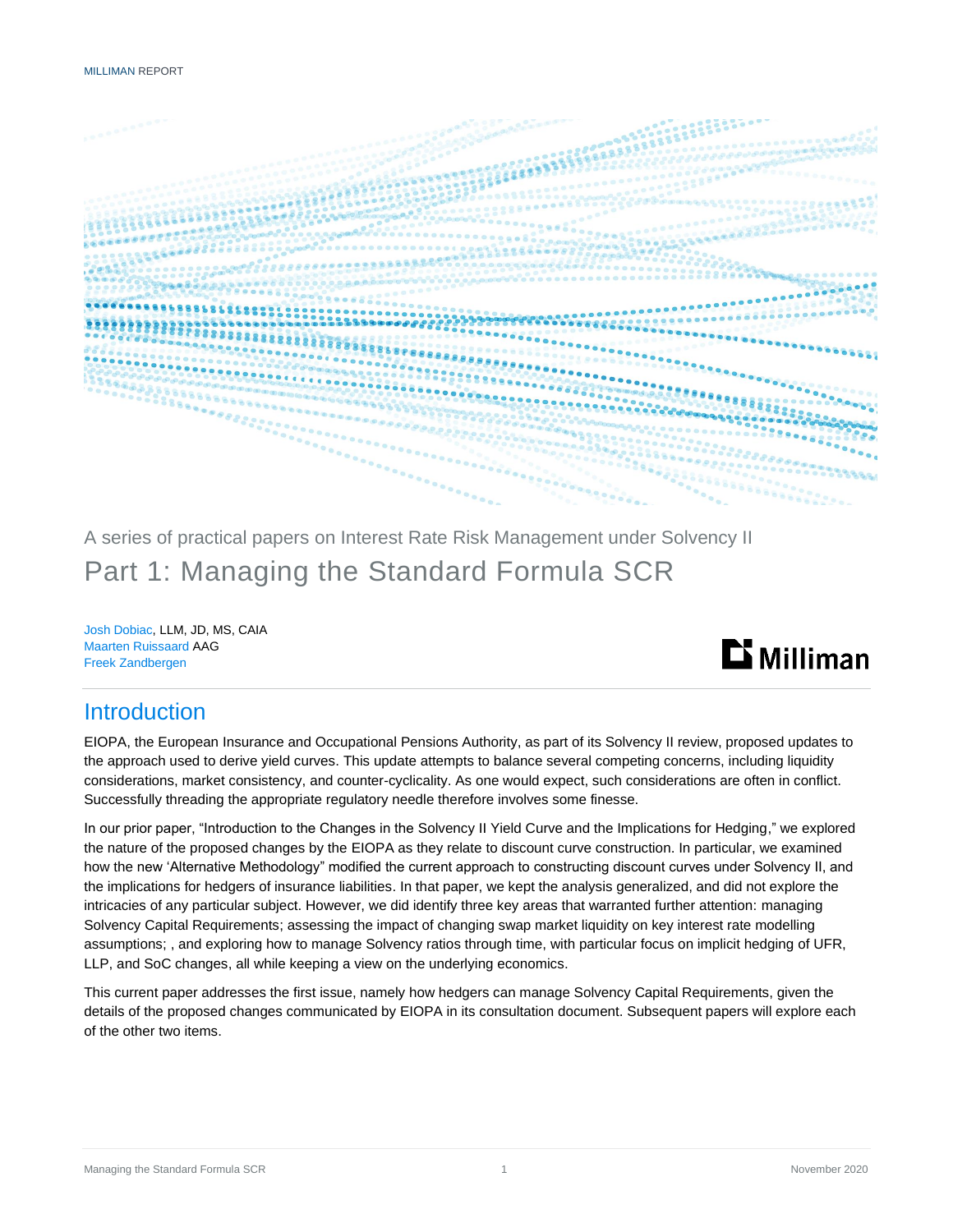# Current methodology to calculate the SCR

In order to determine the Solvency Capital Requirements (SCR) for interest rate risk, assets and liabilities are revalued using the yield curves from two scenarios: an interest rate up shock, and an interest rate down shock. The magnitudes of these stressed scenarios are prescribed. The stresses are applied relative to the Solvency II risk-free interest rate term structure. The capital required is set equal to the more severe net impact of the two shocks.

For the down interest rate sensitivity, a floor is applied, which restricts the shock to the non-negative portion of the yield curve. That is, if the base interest rate is negative, the calculation of the SCR will not apply an additional downward shock to that rate. The application of this floor for yield curves that contain both positive and negative rates results in a flattening of the yield curve under the down shock. There is no analogous cap on the up shock scenario. However, the regulations mandate that the difference between the base curve and the shocked curve be no less than 100 bps at all points. Figure 1 illustrates these features.





It is important to note that the standard formula prescribes that in SCR calculations, the Risk Margin remains fixed. For this reason, the SCR calculations for interest rate risk only covers the assets and the best estimate liabilities (BEL).

## Shortcomings of current SCR methodology

It is one of the abiding ironies in risk-neutral pricing theory that there was a strong push away from Gaussian models to lognormal models in the 2000s because the former could produce negative rates, which many viewed as unrealistic. In this vein, when regulators initially calibrated the standard formula shocks, they did so with that same view in mind. Subsequently, EIOPA concluded in their 2018 review<sup>1</sup> of the standard formula that negative rates are not only possible but can persist indefinitely. As such, the current calibration severely underestimates this risk.

The above is not the sole limitation of the current framework. In addition, the method used to measure interest rate risk deviates significantly from most internal models. Third, the alternative proposals impact assessments reveal material risk not captured in the current framework. As all these limitations suggest, there is general stakeholder agreement that the current approach needs a refresh.

<sup>1</sup> source[: https://www.eiopa.europa.eu/sites/default/files/publications/pdfs/eiopa-18-075-eiopa\\_second\\_set\\_of\\_advice\\_on\\_sii\\_dr\\_review\\_0.pdf](https://www.eiopa.europa.eu/sites/default/files/publications/pdfs/eiopa-18-075-eiopa_second_set_of_advice_on_sii_dr_review_0.pdf)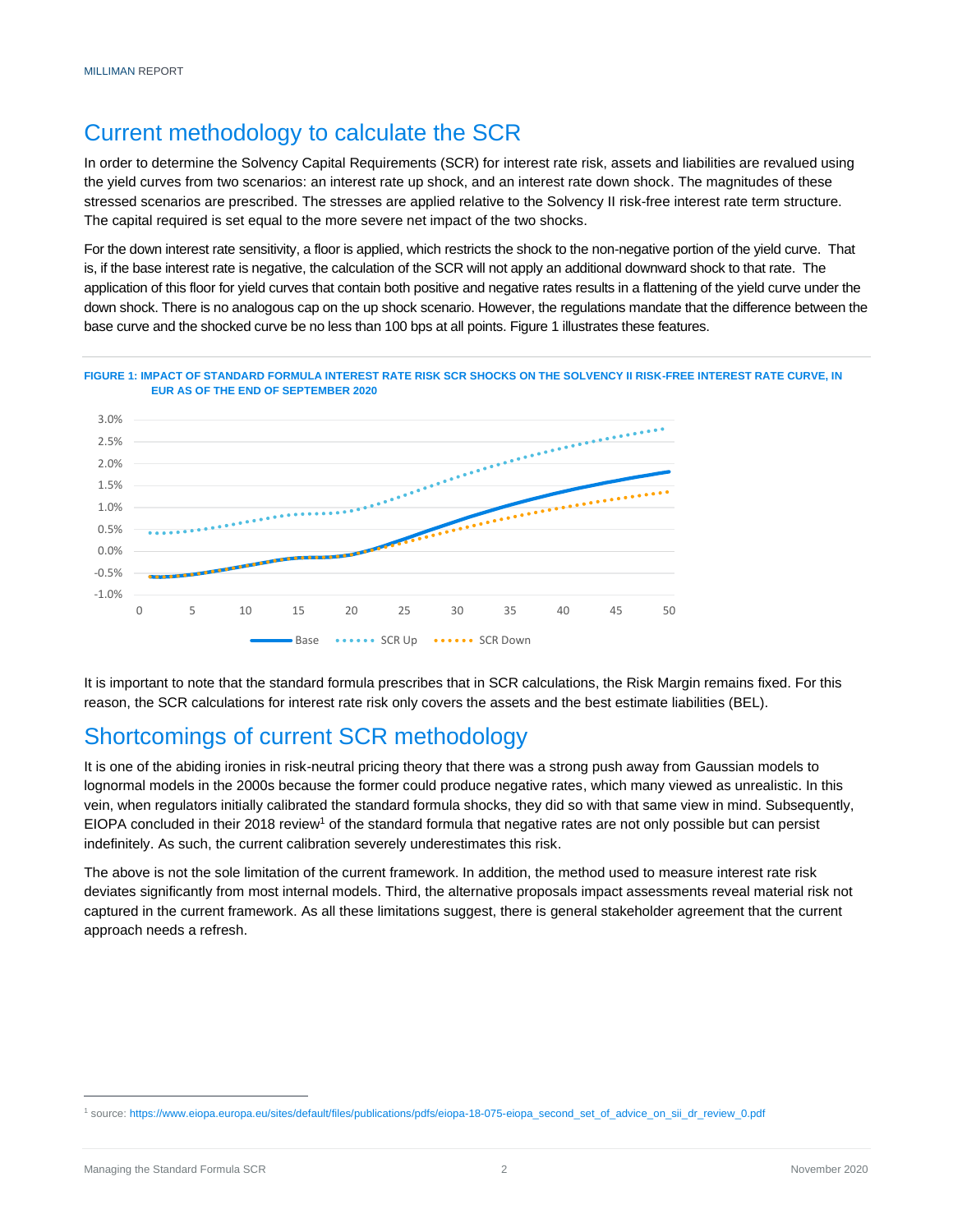## Proposed SCR methodology

#### **EIOPA RECOMMENDATION FOR THE 2018 REVIEW OF THE STANDARD FORMULA**

As part of the 2018 review, EIOPA provided an alternative methodology, referred to as the Relative Shift approach. EIOPA analysed several approaches to better align the calibration of the interest rate capital charge. EIOPA recommended this Relative Shift approach for calibration for the following reasons:

- The methodology is simple and transparent
- It is a purely data driven approach
- It is a risk-sensitivity approach that remains applicable in any interest rate environment
- It can well cope with low and negative interest rates

EIOPA's 2018 proposal recommended replacing the existing shocks with the following:

- In the upward scenario, a declining relative shock for each maturity, in the range of +61% for one-year maturities to +20% for the longest maturities. In addition, for maturities up to 60Y an absolute shock is applied that decreases in magnitude starting from 2.14% for one-year maturities to 0% in 60-year maturities.
- In the downward scenario, a declining relative shock by maturity, in the range of -58% for one-year maturities to -20% for the longest maturities. In addition, for maturities up to 60Y an absolute shock is applied that decreases in magnitude starting from -1.16% for one-year maturities to 0% in 60-year maturities.

Figure 2 illustrates the shocks applied to the Solvency II risk-free curve as per September 2020.



The European Commission chose not to adopt this proposal, however, and recommended revisiting the subject as part of the 2020 review.

#### **EIOPA RECOMMENDATION FOR THE 2020 REVIEW OF THE STANDARD FORMULA**

EIOPA re-affirmed its recommendation for a Relative Shift approach in its 2020 review. As the discussion above makes clear, the current shocks no longer correspond to a 99.5% Value-at-Risk level for basic Own Funds. In order to achieve this risklevel, modification is necessary, and only an approach that allows for shocked rates to become more negative will succeed in accomplishing that.

#### **STAKEHOLDER PROPOSAL**

Though many stakeholders agree that a move to a Relative Shift approach makes sense, that view is far from universal. EIOPA's own Insurance and Reinsurance Stakeholder Group (IRSG) opposed<sup>2</sup> to the proposed alternative interest rate risk

<sup>2</sup> Source[: https://www.eiopa.europa.eu/content/advice-interest-rate-risk-proposal-solvency-ii-review-2020\\_en](https://www.eiopa.europa.eu/content/advice-interest-rate-risk-proposal-solvency-ii-review-2020_en)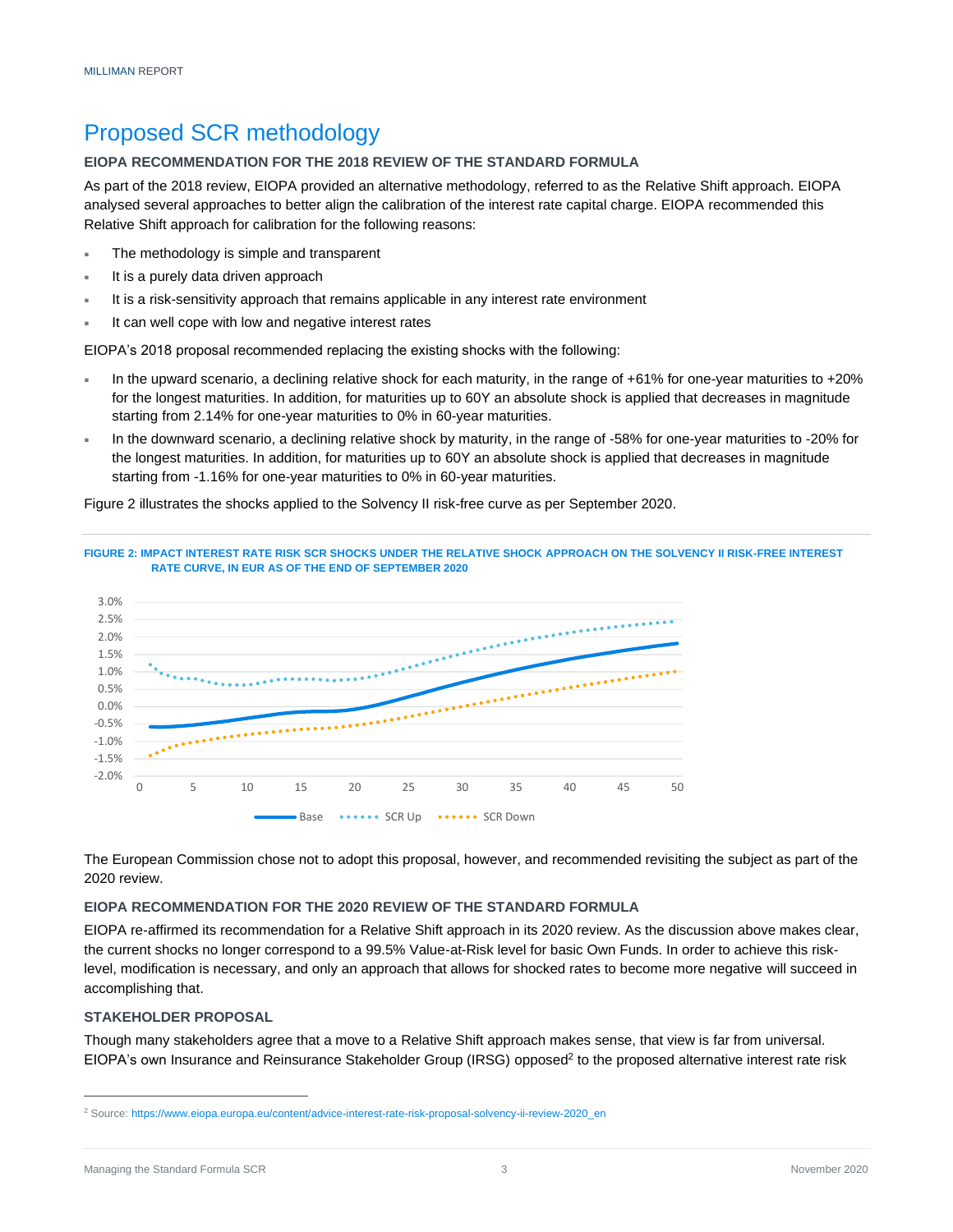methodology advance several arguments against its adoption. The Relative Shift approach in its current form would severely impact the Solvency II ratio, since in the downward shock interest rates would largely become negative. Furthermore, some believe that the new downward shock lacks economic justification. For example, Insurance Europe<sup>3</sup> commented that the revised floor in the downward shock scenario results in negative interest rates that are perceived as "too low" and "unrealistic." As the current low interest environment is partly caused by the quantitative easing policy of the European Central Bank (ECB), Insurance Europe argues that under current legislation rates would not and perhaps could not get much lower than currently observed. That is, while the formerly prevailing economic view that interest rates could not go negative was wrong, defining a new shock using distributional arguments divorced from economic reasoning is not the proper response. Indeed, it may result in a material overcorrection.

In this paper we do not investigate the counterproposal by the IRSG, since not all details are available to do a full analysis. Consequently, we focus on the current SCR methodology and the proposal with the Relative Shift approach.

### Impact of alternative extrapolation

According to the EIOPA consultation the proposed interest rate calibration for the Smith-Wilson method with a last-liquid point (LLP) of 20 years and the alternative extrapolation method with first-smoothing point (FSP) of 20 years coincide. Theoretically, differences could arise from interpolated rates before the LLP/FSP. In practice the Smith-Wilson interpolation and the interpolation of the alternative extrapolation method yield very similar results. In view of these small differences no recalibration of the interest rate risk shocks for the alternative extrapolation method was carried out.

As a second order effect, the level of the extrapolated curve does have an impact on the SCR outcomes, as the lower discount curve leads to a higher sensitivity of the liabilities. For simplicity reasons we ignore the alternative extrapolation method in this paper and focus on the difference arising from the SCR methodologies.

### Impact analysis and implications for hedging

#### **GENERAL APPROACH**

The proposed alternative interest risk calibration will have implications on insurers hedging strategies. In particular, the removal of the floor on negative interest rates will change interest rate dynamics for companies that use the standard formula. To assess its implications, we have analysed several hedge strategies on a set of proxy liabilities. For the proxy liability we use cash flows<sup>4</sup> that represent an average Dutch life insurer. The cash flows have the following pattern:



#### **FIGURE 3: INSURANCE LIABILITY (BEL AND RISK MARGIN) CASH FLOWS OF A TYPICAL DUTCH LIFE INSURER**

<sup>3</sup> Source: <https://www.insuranceeurope.eu/insurance-industry-views-solvency-ii-review>

<sup>&</sup>lt;sup>4</sup> A proxy cash flow, internally constructed, representing an average Dutch Life insurance company is used for the calculations. The cash flow is calibrated to have a duration of 16 when applying the Solvency II curve including the VA at the end of 2019.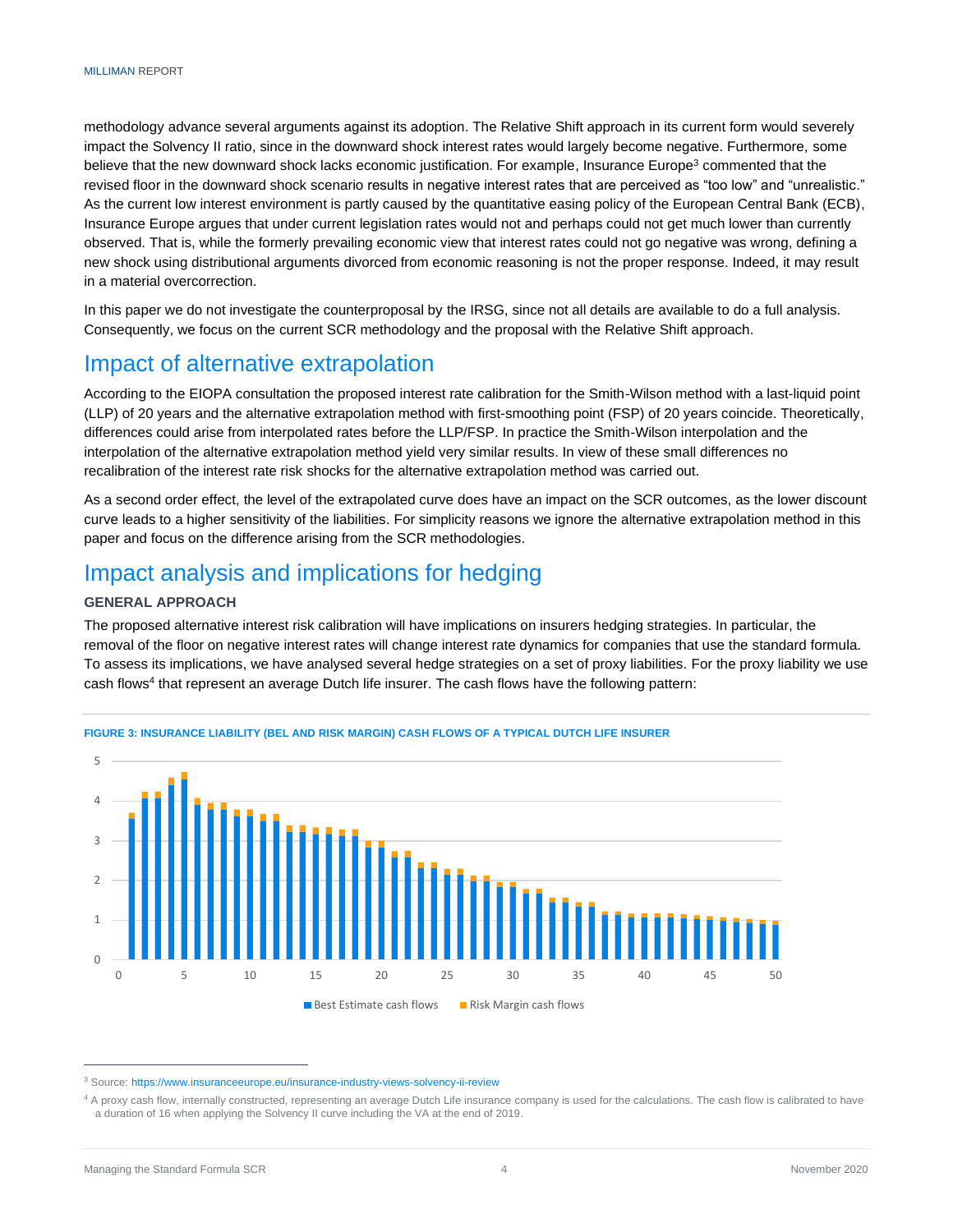In setting up the hedge portfolio it is important to make a distinction between BEL and Risk Margin cash flows. Hedging the interest rate risk SCR implies interest rate shocks are only applied to the BEL. When hedging the Own Funds the interest rates sensitivity of both the BEL and Risk Margin are taken into account.

As in all hedging strategies, setting the hedge objective is key, particularly when using multiple metrics in setting the objective. In our situation we have to deal with a metric which measures the level of the Own Funds and a metric which measures the SCR. The key difference between the two is in the effect of calculating a shock. To determine the Own Funds, a shock is applied to the liquid part of the interest rate curve (e.g., up to the LLP of 20Y in the Eurozone) and subsequently extrapolated towards the Ultimate Forward Rate (UFR). When calculating the SCR, an absolute shock is applied to the full Solvency II discount curve and hence there is also an impact to the extrapolated (non-liquid) part of the curve..

We analyse the impact of two different hedge objectives in this paper, (1) to minimise the SCR and (2) to minimise the Own Funds sensitivity. In addition, we study the impact of the adjusted SCR methodology by comparing the results between the current and proposed alternative interest rate risk SCR shocks.

In order to do so, for each scenario, we construct a hedge portfolio for both objectives. Scenarios are defined as different historical curves, which additionally enables us to assess the hedging implications in different interest rate environments.

The process for setting the hedge portfolio is explained in more detail in the next section.

#### **INTRODUCING DIFFERENT HEDGING STRATEGIES**

In our prior paper, we quantified interest rate sensitivity using DV01, the currency value change in an asset or liability given a 1 basis point change in the yield curve. Analogously, we calculate key rate DV01 using 1 bp triangle shocks centered at the relevant key rate, with the triangle's vertices extending to the adjacent key rates. Figure 4 illustrates this approach.



**FIGURE 4: TRIANGLE SHOCKS APPLIED TO KEY RATES**

When applying the Smith-Wilson extrapolation methodology after shocking the liquid part of the curve, the implicit triangle shocks have the shape shown in Figure 5 on page 6.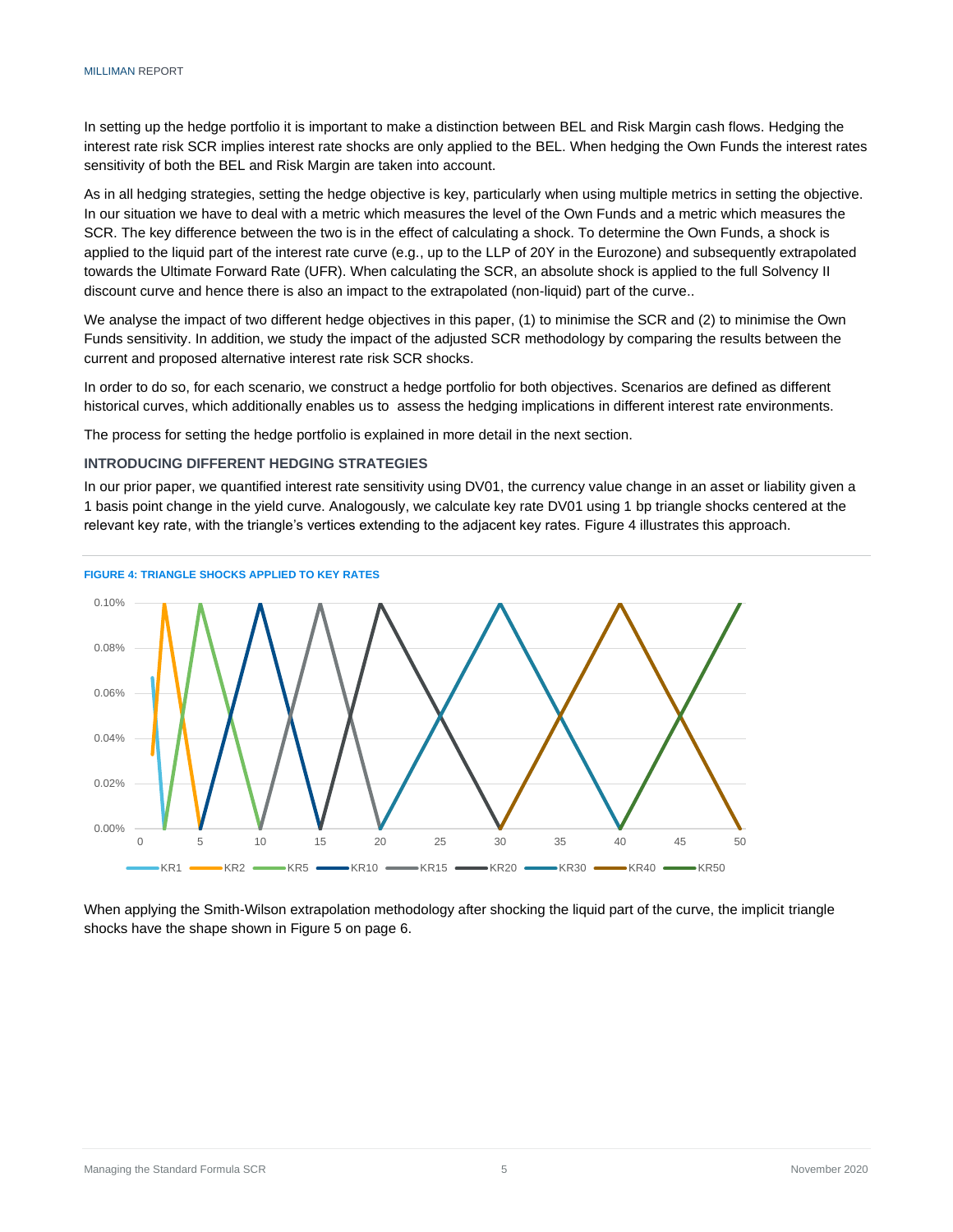

#### **FIGURE 5: EFFECT OF SMITH-WILSON EXTRAPOLATION METHODOLOGY AFTER SHOCKING THE LIQUID PART OF THE CURVE**

As explained in our previous paper, this sensitivity would imply a large short position at 15Y and a strong overcompensation of the sensitivity at 20Y. Consequently, a hedging strategy which neutralizes the modeled rate exposure necessitates large, opposing hedge rebalances as time passes.

In this paper we have decided to ignore this technicality and aim for practical hedge portfolios. We constructed the hedge portfolios to match with their hedge objective with the following considerations in mind:

#### **1. Hedging the SCR for interest rate risk (SCR hedge)**

*Hedge portfolio*: We construct an asset portfolio that minimizes the SCR for interest rate risk. The asset portfolio consists of 5Y, 10Y, 15Y, 20Y, 30Y, 40Y and 50Y interest rate swaps.

*Valuation of the liabilities*: The liabilities' cash flows are discounted using the Solvency II curve adjusted for the respective up or down shock. We consider the up and down shock in both the Standard Formula approach and the Relative Shock approach. An illustration of the shock sizes is given in the next section.

*Valuation of the assets*: The asset cash flows are discounted using the 6M EURIBOR swap curve adjusted for the absolute change of the Solvency II curve in the up and down scenario.

#### **2. Hedging the Own Funds impact of interest rate movements (OF hedge)**

*Hedge portfolio*: We construct an asset portfolio that minimizes the Own Funds impact to changes in the interest rate curve following the SCR interest rate shock.

*Valuation of the liabilities*: The liquid terms on the interest rate curve are shocked in accordance with the relevant interest rate risk shocks. Then, the interest rate curve is extrapolated using the applicable extrapolation methodology. To reflect the effects of negative interest rates becoming more negative, the floor (applicable under current SCR risk downward shock) on negative interest rates is not taken into account.

*Valuation of the assets*: We discount the assets using the 6M EURIBOR swap curve corrected for the absolute change of the Solvency II curve in the up and down scenario.

As introduced before, with an SCR hedge the Solvency II curve including the UFR is shocked upwards and downwards, implicitly shifting the UFR. An Own Funds hedge requires shocking only the liquid interest rates, with extrapolation occurring subsequently. Re-extrapolating the curve dampens the effects of shocks to the interest rate curve, which results in different interest sensitivities across the curve. Consequently, while measuring the SCR, the more extensive shocks effectively cause liabilities to have higher duration and convexity measurements.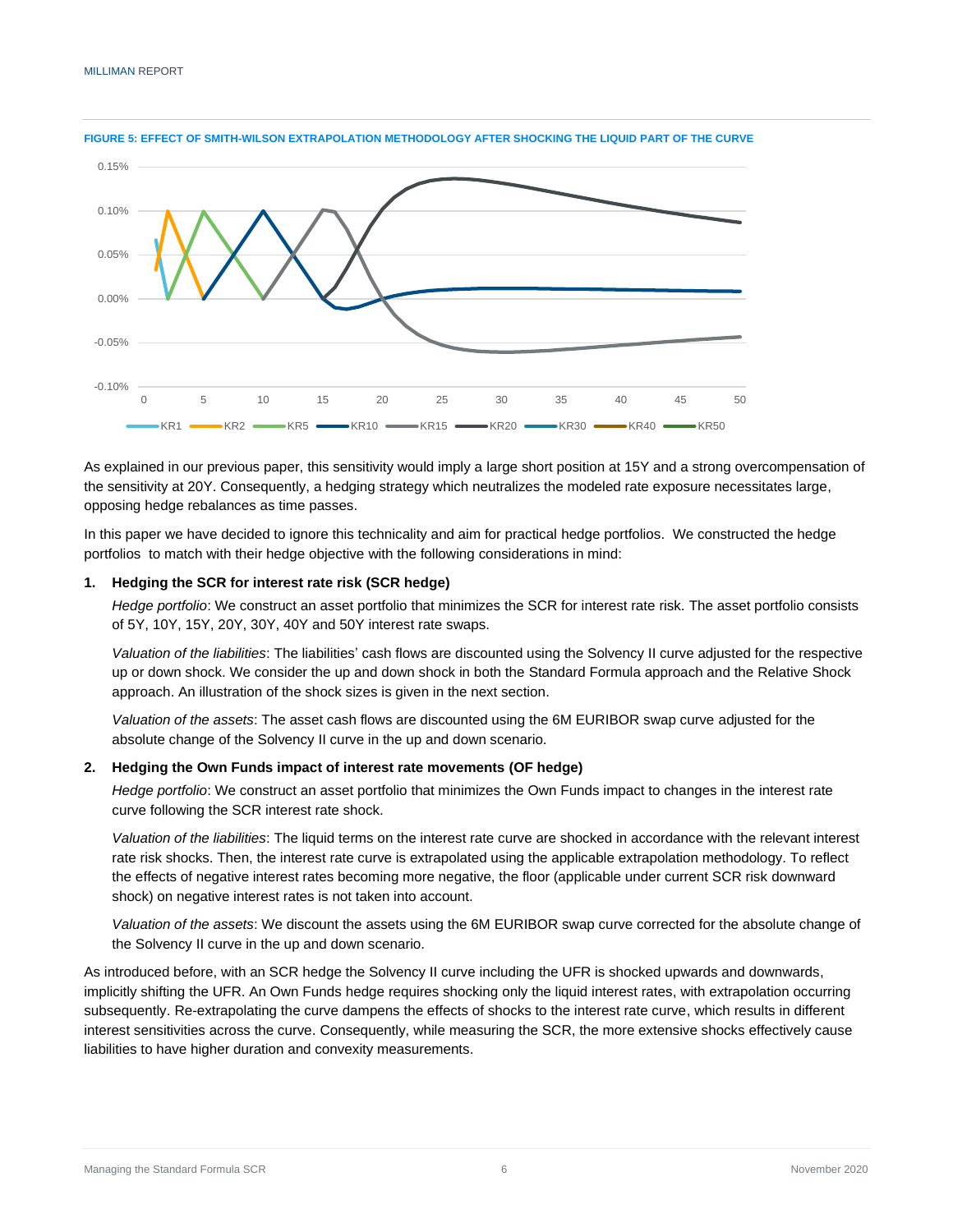.

In the process of setting up the hedge portfolios we also made the following assumptions:

- 1. Given that short-term interest rate swaps are more liquid than longer dated interest rate swaps, we assumed that most of the liability cash flows are hedged using short-term interest rate swaps. We further assumed that at least 80% of the liability cash flows up to 15Y are perfectly hedged using interest rate swaps at 5Y, 10Y, and 15Y.
- 2. Portfolio optimization is such that it requires a minimum amount of assets to hedge the liabilities.
- 3. When setting up an Own Funds hedge: We did not use interest swaps with a maturity beyond the LLP of 20Y (following the analysis in Figure 5).
- 4. When setting up an SCR hedge: Interest rate swaps beyond the LLP 20Y cannot have a larger notional than its prior maturity, e.g., notional 20Y > notional 30Y > notional 40Y > notional 50Y.

For the main body of our analysis, we have used data representing the end of the third quarter of 2020. To illustrate the effect of different interest levels, we also provide a historical overview at the end of this paper.

#### **SETTING UP HEDGE PORTFOLIOS TO MINIMISE THE SCR**

This section presents the interest rate risk SCR-minimisation hedge portfolio. The interest rate risk SCR is calculated based on the Standard Formula approach and the Relative Shock approach, with the latter being consistent with the EIOPA Consultation's proposed approach. Using the interest rate curves illustrated in Figure 3 above, we constructed hedge portfolios using the rubric described in the prior section, the results of which are illustrated in Figure 6 below.



We note here that under both approaches, the SCR minimising hedge, the down shocks result in higher capital requirements than the up shocks.

#### **Analysis of the hedge portfolio for the SCR Standard Formula approach**

As a consequence of the combined effect of the methodology and the current low interest rate environment, a substantial part of the Solvency II curve is not shocked downwards. Therefore, the asset portfolio has to hedge asymmetric shocks across the curve. The first constraint prescribes that the 5Y, 10Y, and 15Y interest rate swaps hedge 80% of the liability cash flows. The combination of the second and fourth constraint results in a hedge portfolio with a slowly decreasing notional pattern across the longer maturities.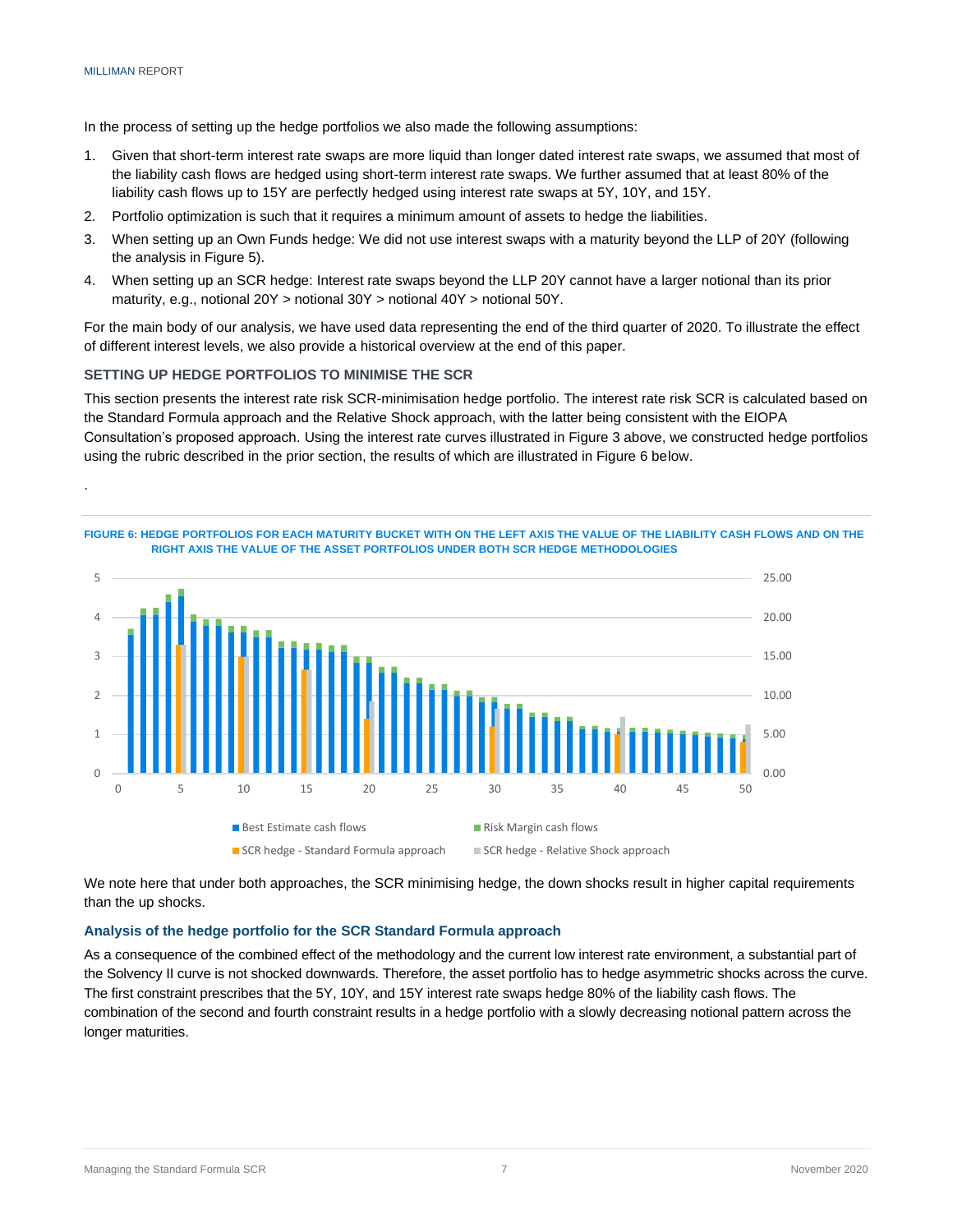#### **Analysis of the hedge portfolio for the relative shock approach**

Compared to the current interest rate risk SCR shocks, the alternative approach leads to more parallel up and down shocks. In particular, for short to medium interest rates (up to 20 years), the removal of the floor impacts hedging on the shorter end of the curve. As a result, hedging the interest rate exposure requires more hedge volume in the asset portfolio.

#### **SETTING UP HEDGE PORTFOLIOS TO MINIMISE THE OWN FUNDS SENSITIVITY**

This section presents the hedge portfolio when the objective is to minimise Own Funds sensitivity. Under this hedge, we construct an asset portfolio that minimises the changes in the level of the Own Funds in an up- and down-shock similar to the SCR scenarios. In this scenario the UFR in the interest rate curve is not shocked, since we shock only the liquid terms on the curve. An illustration of the curves used in the hedge is shown in Figure 7.



The magnitude of the interest rate shocks applied are in line with the relative shock approach. We illustrate the Own Funds sensitivity reducing hedge portfolioin Figure 8.





#### Managing the Standard Formula SCR **8** November 2020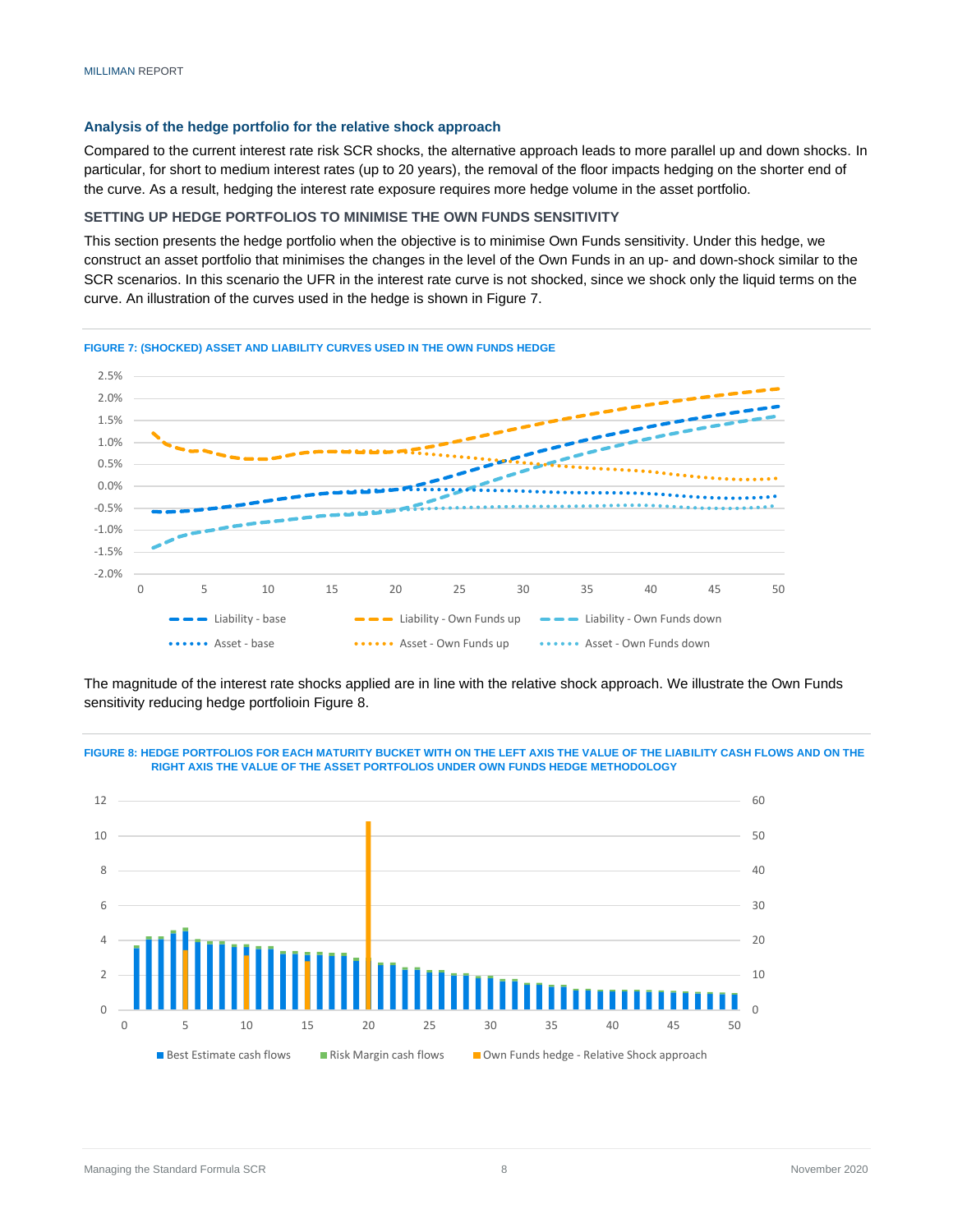With the Own Funds hedge, the interest rate sensitivity of both the BEL and Risk Margin is taken into account in setting up a hedge portfolio. With an SCR hedge, we shock only the BEL cash flows, and we do not revalue the Risk Margin. As a result, the Own Funds hedge portfolio has more volume compared to the SCR hedge.

Due to constraints 1 and 3, the bulk of the asset cash flows are at the 20Y maturity. This is in line with the market practice for insurance companies who aim to minimise Own Funds or Solvency II ratio sensitivities. In the third paper of this sequence, we will analyse how to manage the potential conflicts this view has with a more economic view.

#### **IMPACT OF INTEREST RATE LEVELS**

To assess the stability of the hedging portfolios over time, we have repeated our analysis of setting up a hedge portfolio using historical interest rate curves. We analysed the past 21 months, back to the end of 2018. In this period interest rates decreased significantly. For example, the 20Y rate decreased from 1.30% to negative territory in 2020 (-0.08% at the end of the third quarter).

#### **FIGURES 9 AND 10: EVOLUTION OF HEDGE PORTFOLIOS OVER TIME UNDER EACH HEDGE METHODOLOGY—ON THE LEFT AXIS THE AVERAGE PORTFOLIO (LEFT GRAPH) / 20Y ASSET PORTFOLIO (RIGHT GRAPH OVER TIME IS GIVEN, WITH ON THE RIGHT AXIS THE 20Y INTEREST RATE**



Figure 9 shows the average notional of the asset portfolio across all maturities for the two interest rate risk SCR methodologies. First of all, we can confirm that the average notional required for hedging the SCR is structurally higher under the relative shift approach. As noted previously, this is due to the absence of caps and floors compared to the Standard Formula approach, which therefore requires more interest rate hedging across all terms. Over time the average notional of the portfolio decreases in line with the decreasing interest rates. This is driven by the increased interest rate sensitivity of long-term assets as the level of rates decline. When the UFR is simply extrapolated, however, there is a more muted change to the curve, and thus the liability sensitivity is also lower. In other words, the Smith-Wilson extrapolation causes more asset convexity.

Contrary to the decreasing notionals required for SCR hedging, the average notional in managing the Own Funds sensitivity is stable over time (Figure 10). Again, theoretically, hedging liabilities with assets that have a shorter duration than the liabilities would mean that changing interest rates require continuous asset rebalancing. Over the last observed years interest rates have declined, increasing the convexity on both the asset and liability curves. However, as a result of extrapolation to the UFR, interest rates on the liability curve with a long duration (20Y+) decrease less rapidly compared to the 20Y interest rate on the asset curve. Consequently, the 20Y assets have a higher convexity than the 20Y+ liabilities, such that impact on the liabilities from changing interest rates are offset by changes to the asset portfolio. The "UFR effect" causes the Own Funds hedge portfolio to remain relatively stable over time.